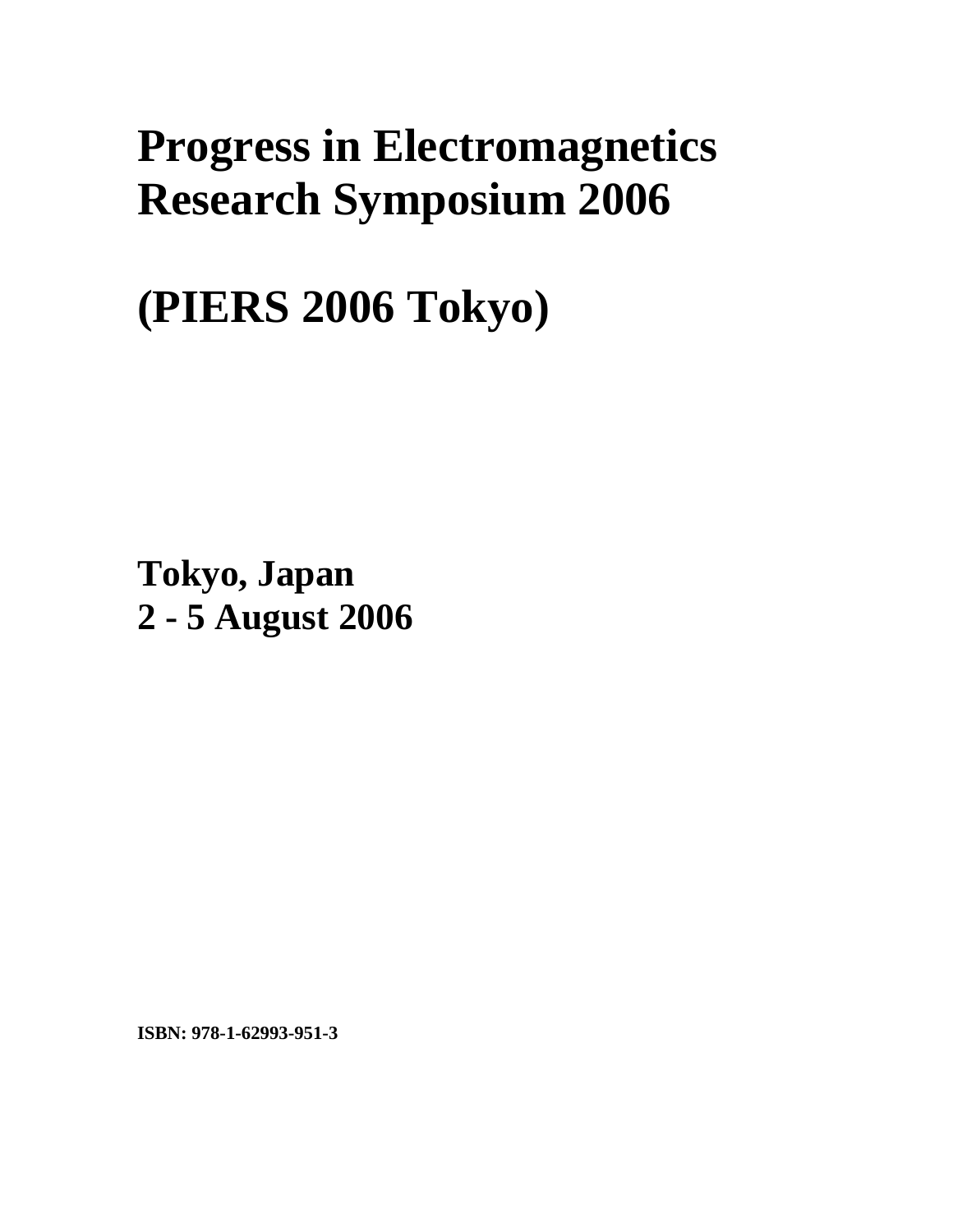**Printed from e-media with permission by:** 

Curran Associates, Inc. 57 Morehouse Lane Red Hook, NY 12571



**Some format issues inherent in the e-media version may also appear in this print version.** 

Copyright© (2006) by the Electromagnetics Academy All rights reserved.

Printed by Curran Associates, Inc. (2014)

For permission requests, please contact the Electromagnetics Academy at the address below.

Electromagnetics Academy 777 Concord Avenue, Suite 207 Cambridge, MA 02138

Phone: (617) 258-8766 Fax: (617) 258-8766

tpc@piers.org

# **Additional copies of this publication are available from:**

Curran Associates, Inc. 57 Morehouse Lane Red Hook, NY 12571 USA Phone: 845-758-0400 Fax: 845-758-2634 Email: curran@proceedings.com Web: www.proceedings.com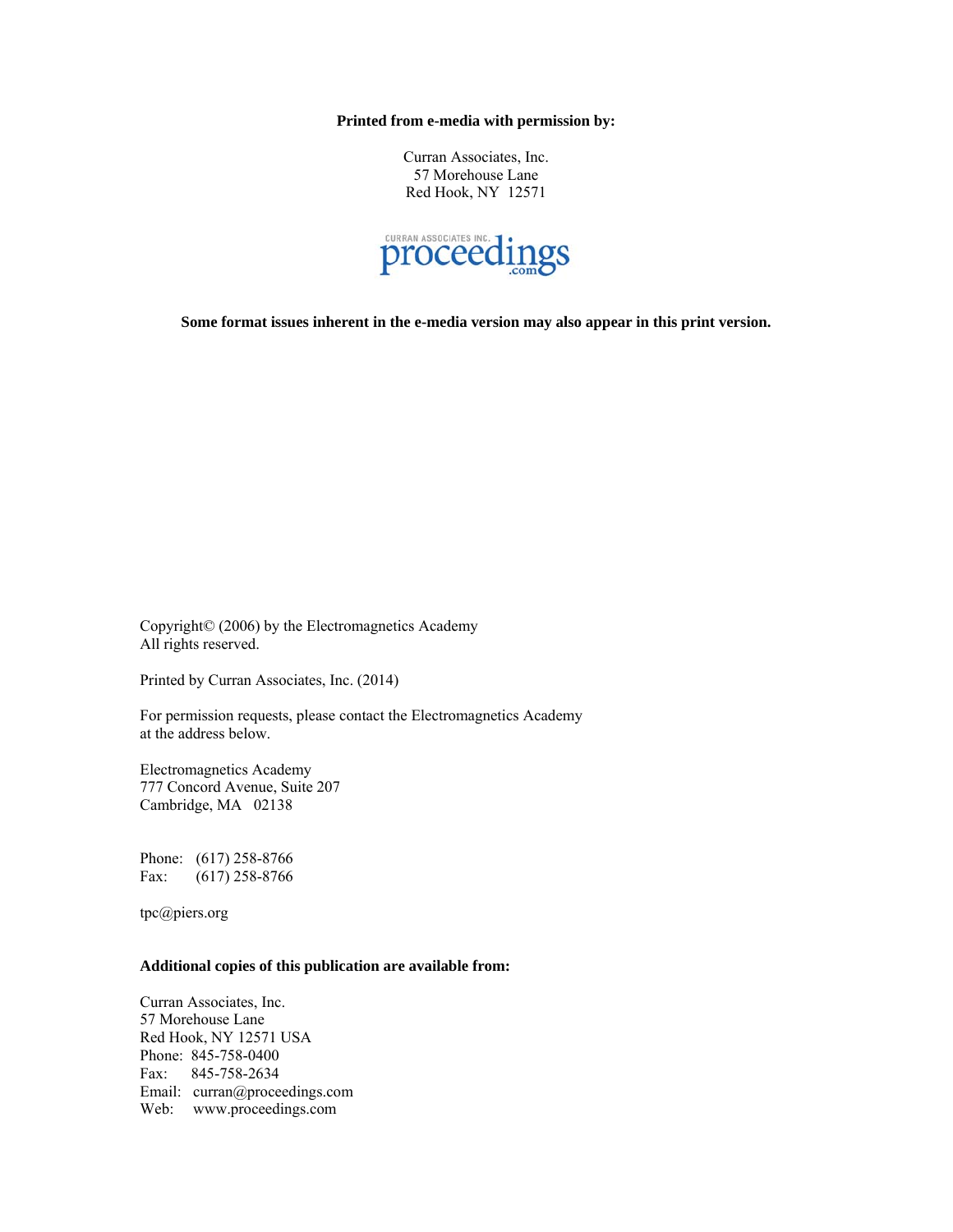# **TABLE OF CONTENTS**

| 1A1 WAVEGUIDES AND TRANSMISSION-LINES BASED ON METAMATERIALS                                                                                                                             |
|------------------------------------------------------------------------------------------------------------------------------------------------------------------------------------------|
| H. Echigo, K. Sato                                                                                                                                                                       |
| <b>1A2 RECENT ADVANCES ON METAMATERIALS</b>                                                                                                                                              |
| TRANSMISSION PROPERTIES OF METAL HOLE ARRAYS IN TERAHERTZ REGION  4<br>M. Hangyo, F. Miyamaru                                                                                            |
| 1A3 COMPUTATION IN ELECTROMAGNETICS FOR ULTRA WIDE BAND APPLICATIONS                                                                                                                     |
| <b>PARALLEL COMPUTING OF ELECTROMAGNETIC FIELD BASED ON DOMAIN</b><br>T. Li, J. Ruan, D. Huang                                                                                           |
| 1A4 MICROWAVE AND MILLIMETER-WAVE CIRCUITS                                                                                                                                               |
| NOVEL PHASE NOISE REDUCTION AND HARMONIC IMPROVEMENT METHODS OF AN<br>C. Hwang, N. Myung                                                                                                 |
| A NOVEL COMPACT CPW BANDPASS FILTER WITH SUPER-WIDE STOPBAND                                                                                                                             |
| S. Liao, P. Sun, C. Tao, H. Liu, C. Chien<br><b>INTELLIGENT USE OF THE NON UNIFORM TRANSMISSION LINES TO DESIGN ACTIVE</b><br>M. Boussalem, H. Gaha, F. Choubani, J. David, R. Crampagne |
| 1A5 EXTENDED/UNCONVENTIONAL ELECTROMAGNETIC THEORY,                                                                                                                                      |
| EHD(ELECTROHYDRODYNAMICS)/EMHD(ELECTROMAG-NETOHYDRODYNAMICS) AND<br><b>ELECTROBIOLOGY</b>                                                                                                |
| <b>LABORATORY EVIDENCE OF ELECTRIC RECONNECTION MODEL BY A UNIVERSAL</b><br>ELECTRIC-CUSP TYPE PLASMA REACTOR AND POSSIBLE APPLICATIONS TO DIAMOND<br>H. Kikuchi                         |
| SIMILARITIES AND DIFFERENCES AMONG PARAMETRICALLY AMPLIFYING<br>H. Kikuchi                                                                                                               |
| <b>1P1 YOUNG SCIENTISTS RESEARCH FOR APPLIED ELECTROMAGNETICS</b>                                                                                                                        |
| SPECTRAL CONSIDERATIONS ABOUT 2D PARAXIAL AND NON-PARAXIAL BEAM                                                                                                                          |
| R. Mahillo-Isla, M. Gonzalez-Morales, C. Dehesa-Martinez<br><b>COMPUTATION OF SCATTERING FROM RANDOMLY DISTRIBUTED DIELECTRIC</b>                                                        |
| N. Nakashima, M. Tateiba<br>STATIC STABILITY & PLATE SPACING FOR DIAMAGNETIC LEVITATING MAGNETS 48<br>J. Ho, W. Wang                                                                     |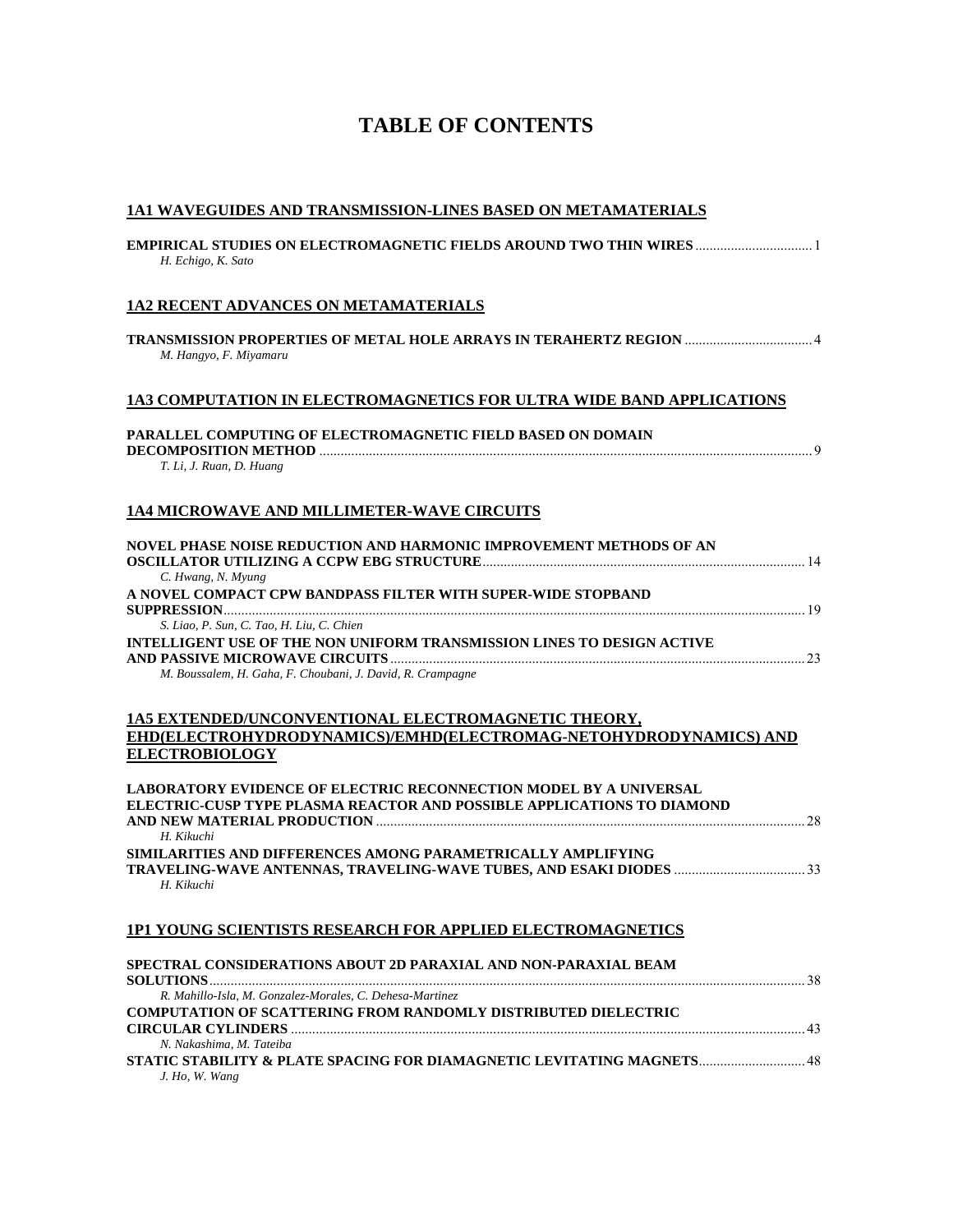# **1P2 SCATTERING BY CANONICAL OBJECTS**

| <b>EFFECT OF THE INTERFACE SEPARATING A HOMOGENEOUS MEDIUM AND A</b> |  |
|----------------------------------------------------------------------|--|
| R. Pierre, B. Gralak, T. Decoopman, G. Tayeb, S. Enoch, D. Maystre   |  |
|                                                                      |  |
| E. Marx                                                              |  |
|                                                                      |  |
| E. Marx                                                              |  |
|                                                                      |  |
| S. Panin, P. Smith, E. Vinogradova, S. Vinogradov                    |  |

#### **1P3 EMC PROBLEMS ON PRINTED CIRCUIT BOARDS AND COMMON MODE**

| T. Hisakado, K. Yoshimura, K. Okumura                                        |     |
|------------------------------------------------------------------------------|-----|
|                                                                              |     |
| S. Ikami, A. Sakurai                                                         |     |
| <b>COMMON- AND DIFFERENTIAL-MODE COMPONENTS AT ASYMMETRIC PATTERN-</b>       |     |
|                                                                              |     |
| F. Xiao, Y. Kami                                                             |     |
| <b>EXTRACTION OF PARASITIC AND STRAY CAPACITANCES FROM 1-PORT</b>            |     |
|                                                                              |     |
| U. Paoletti, O. Wada                                                         |     |
| <b>EXCITATION OF ELECTROMAGNETIC MODES BY A SIGNAL TRANSMISSION LINE</b>     |     |
|                                                                              |     |
| T. Matsushima, Y. Sakai, K. Iokibe, Y. Toyota, R. Koga, T. Watanabe, O. Wada |     |
|                                                                              |     |
| S. Park, F. Xiao, D. Park, Y. Kami                                           |     |
| DETERMINATION OF ABSORBING MATERIALS' COMPLEX EM-PARAMETERS VIA              |     |
|                                                                              | 100 |
| C. Chen, Z. Ma, T. Anada, J. Hsu                                             |     |

# **1P4 ADVANCES IN DETECTION AND IMAGING: FROM ALGORITHMS TO SYSTEMS AND APPLICATIONS**

| A STABLE AND FAST 3-D IMAGING ALGORITHM FOR UWB PULSE RADARS WITH   |     |
|---------------------------------------------------------------------|-----|
|                                                                     | 104 |
| T. Sakamoto, T. Sato                                                |     |
| A ROBUST AND FAST IMAGING ALGORITHM WITH AN ENVELOPE OF CIRCLES FOR |     |
|                                                                     | 109 |
| S. Kidera. T. Sakamoto. T. Sato                                     |     |

# **1P6 DOSIMETRY OF HUMAN-BODY EXPOSURE TO HIGH-FREQUENCY ELECTROMAGNETIC FIELDS II**

| A PRECISE ELECTROMAGNETIC FIELD ESTIMATION IN ELEVATORS CONSIDERING            |  |
|--------------------------------------------------------------------------------|--|
|                                                                                |  |
| L. Harris, T. Hikage, T. Nojima, M. Omiya, A. Simba, S. Watanabe, T. Shinozuka |  |
| STUDY ON DIELECTRIC PROPERTIES OF PHANTOM MATERIAL FOR SAR TEST IN A           |  |
| <b>HUMAN BODY</b> 218                                                          |  |
| A. Lee, J. Choi, D. Sim, H. Choi                                               |  |

# **2A1 ELECTROMAGNETIC PRECURSORS OF EARTHQUAKES**

| WAVE PROPAGATION MODE OF EARTH-ORIGIN EM PULSES AS A PRECURSOR OF |     |
|-------------------------------------------------------------------|-----|
|                                                                   | 122 |
| M. Tsutsui                                                        |     |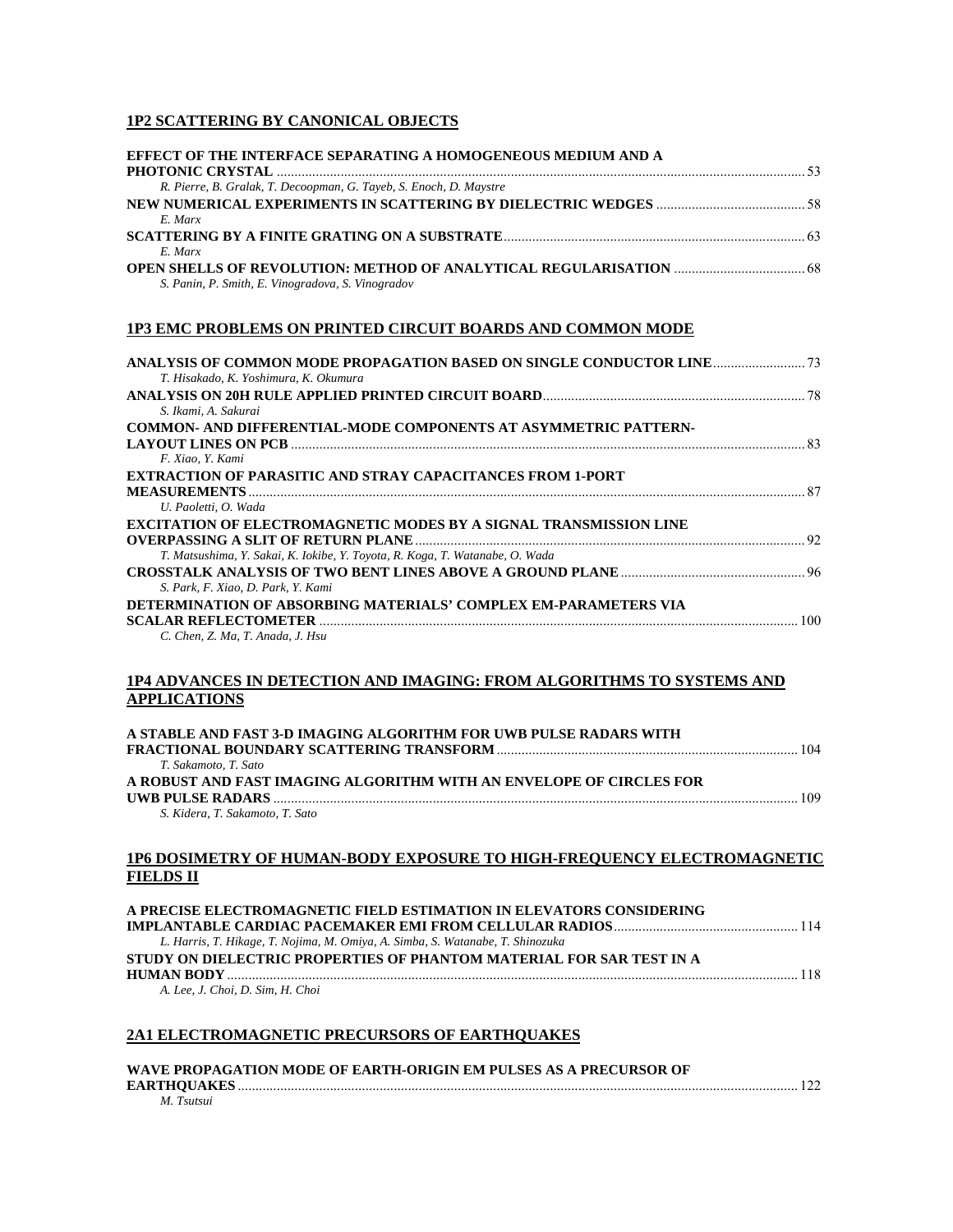| ON NON-LINEAR PLASMA IRREGULARITIES IN THE IONOSPHERE DUE TO<br>S. De, B. Sarkar, B. Bandyopadhyay, A. Guha                                             |  |
|---------------------------------------------------------------------------------------------------------------------------------------------------------|--|
| <b>2A2 HIGH-FREOUENCY TECHNIOUES</b>                                                                                                                    |  |
| N. Lertsirisopon, M. Ghoraishi, G. Ching, J. Takada                                                                                                     |  |
| STUDY OF HIGH FUNDAMENTAL FREQUENCY CRYSTAL-BASED VOLTAGE CONTROL<br>Y. Chen                                                                            |  |
| 2A3A HIGHLY MINIATURIZED ON CHIP PASSIVE COMPONENTS FOR MMIC/RFIC<br><b>APPLICATIONS</b>                                                                |  |
| A HIGHLY MINIATURIZED BROADBAND ON-CHIP IMPEDANCE TRANSFORMER<br>Y. Yun, K. Lee, C. Kim                                                                 |  |
| A HIGHLY MINIATURIZED AND LOW IMPEDANCE ON-CHIP WILKINSON POWER<br>C. Kim, Y. Yun                                                                       |  |
| 3-D 94 GHZ SINGLE BALANCED ACTIVE MIXER USING DAML-BASED HYBRID RING<br>J. Rhee, S. Kim, D. Au, D. Shin                                                 |  |
| 2A3B INNOVATION IN INTERCONNECTS MODELING                                                                                                               |  |
| X. Zeng, F. Yang, D. Zhou, W. Cai                                                                                                                       |  |
| A TIME-DOMAIN APPROACH FOR TRANSFORMING BROADBAND SPICE-COMPATIBLE<br>C. Wang, C. Kuo, J. Hsieh, T. Wu                                                  |  |
| NEW MODELS FOR CONTROLLING SIGNAL DISPERSION, ATTENUATION AND TOTAL<br>DELAY IN THE DESIGN OF LONG HIGH PERFORMANCE LOSSY INTERCONNECTS 168<br>R. Flake |  |
| Y. Yang, G. Wang, J. Xue                                                                                                                                |  |
| <b>2A4 TERAHERTZ TECHNOLOGY</b>                                                                                                                         |  |
| Y. Ogawa, S. Hayashi, E. Kato, H. Yoshida, F. Miyamaru, C. Otani, K. Kawase                                                                             |  |
| COMPACT TERAHERTZ TIME DOMAIN SPECTROSCOPY SYSTEM WITH 1.5-µM-<br>M. Suzuki, M. Tonouchi                                                                |  |
| 2P1A POLARIMETRIC RADAR REMOTE SENSING                                                                                                                  |  |
| <b>TARGET ENHANCEMENT ORIENTED FUSION METHOD USING POLARIMETRIC SAR</b>                                                                                 |  |
| Y. Chen, J. Yang<br>NOVEL TARGET DECOMPOSITION METHOD BASED ON POLARIMETRIC SIGNATURES  192<br>Y. Chen, J. Yang                                         |  |
|                                                                                                                                                         |  |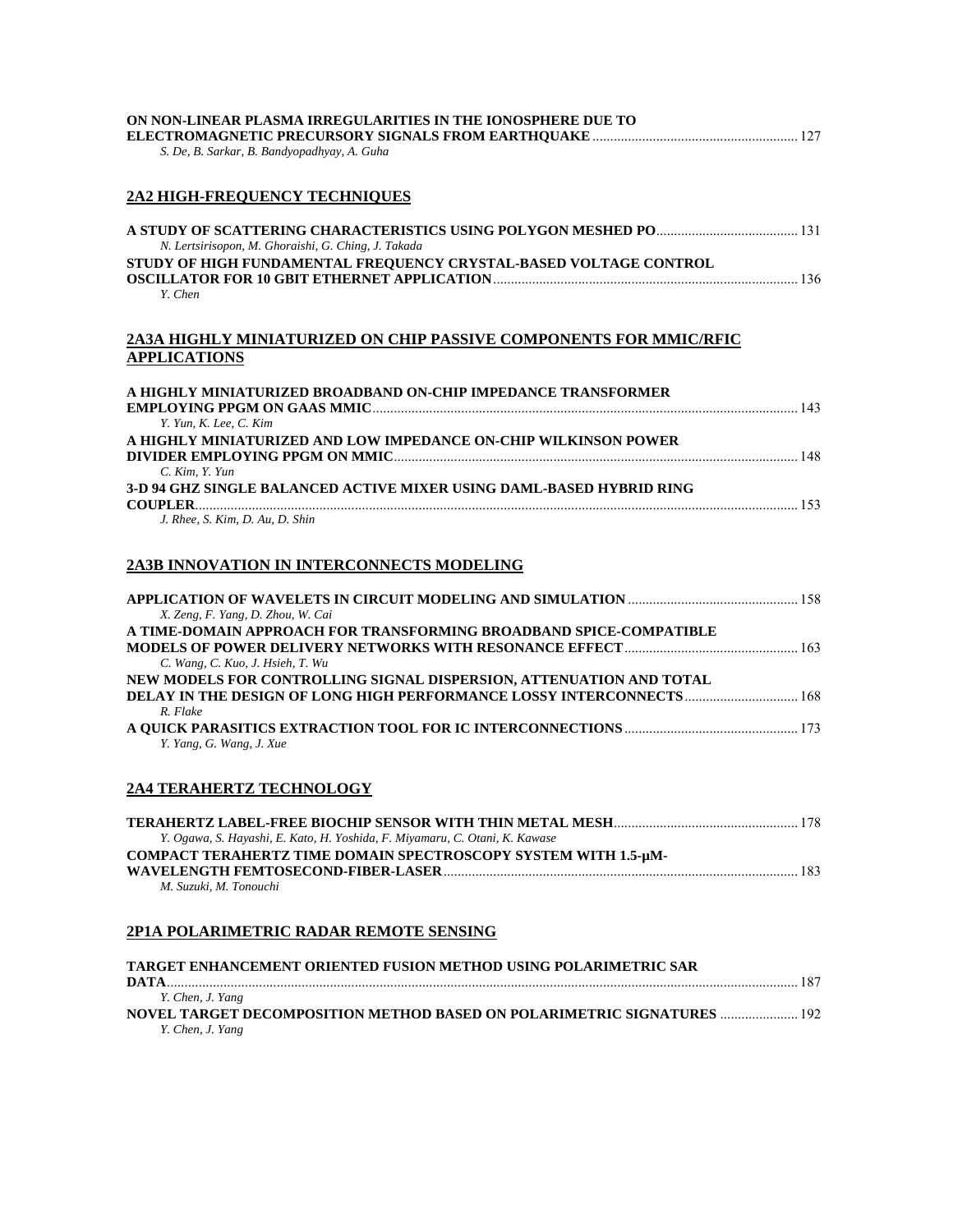# **2P1B SUBSURFACE/GPR**

| A. Yarovoy, P. Aubry, L. Ligthart, M. Tanigawa, A. Boonstra, W. Cappellen, H. Boer  |     |
|-------------------------------------------------------------------------------------|-----|
| <b>DESIGN, IMPLEMENTATION AND CALIBRATION OF LOW COST 1-2 GHZ STEPPED</b>           |     |
|                                                                                     |     |
| J. Suryana, A. Suksmono, Sugihartono, A. Kurniawan, K. Tanaka, K. Igarashi, M. Iida |     |
| A SIMPLE INVERSION TECHNIQUE OF CROSS-HOLE DATA FOR LOCATION OF BURIED              |     |
| PIPES <b>DESIGNATION</b>                                                            | 207 |

*K. Takahashi, M. Sato* 

#### **2P2 EARTH-SPACE PROPAGATION**

| <b>CONSTRUCTION OF RAIN ATTENUATION PREDICTIVE MODEL AT FWA AND KA BAND</b>                                                                                                        |      |
|------------------------------------------------------------------------------------------------------------------------------------------------------------------------------------|------|
|                                                                                                                                                                                    | 2.11 |
| R. Saotome, T. Miyazato, S. Tamaki                                                                                                                                                 |      |
| PROPAGATION CHARACTERISTICS OF FM BROADCASTING WAVES AT THE MID                                                                                                                    |      |
|                                                                                                                                                                                    |      |
| S. Takahashi, M. Kobayashi, A. Kaneda, M. Nishi, T. Yoshida                                                                                                                        |      |
| STUDY ON THE PROPAGATION ENVIRONMENT EVALUATION FOR THE LAND MOBILE                                                                                                                |      |
|                                                                                                                                                                                    | 22.1 |
| W. Abidin, K. Fujisaki, M. Tateiba                                                                                                                                                 |      |
| ELECTROMAGNETIC FIELDS DUE TO A VERTICAL ELECTRIC DIPOLE ABOVE AN                                                                                                                  |      |
|                                                                                                                                                                                    | 226  |
| T. Fei. L. Li. T. Yeo                                                                                                                                                              |      |
| DERIVATION OF A CONDITIONAL DISTRIBUTION OF FADE-SLOPE BY THE ANALYSIS OF                                                                                                          |      |
| <b>ABSOLUTE SLOPE</b>                                                                                                                                                              | 230  |
| F. Fondjo, K. Fujisaki, M. Tateiba                                                                                                                                                 |      |
|                                                                                                                                                                                    |      |
| M. Kamp                                                                                                                                                                            |      |
| RAIN ATTENUATION CHARACTERISTICS OF UP AND DOWN LINK RADIO WAVES OF KU-                                                                                                            |      |
|                                                                                                                                                                                    |      |
| Y. Maekawa, S. Tsujino, Y. Shibagaki, T. Sato, M. Yamamoto, H. Hashiguchi, S. Fukao                                                                                                |      |
| DIURNAL AND SEASONAL VARIATIONS OF CLOUD AND WATER VAPOR IN                                                                                                                        |      |
| <b>TROPOSPHERE</b>                                                                                                                                                                 | 244  |
| O. Pan, J. Allnutt, C. Tsui                                                                                                                                                        |      |
| <b>CHARACTERIZATION OF RAINFALL RATE, KU-BAND RAIN ATTENUATION AND</b>                                                                                                             |      |
| <b>TROPOSPHERIC SCINTILLATION AT INDONESIAN TROPICAL CITIES.</b><br>and a complete the contract of the complete of the complete of the complete of the complete of the complete of | 248  |
| J. Suryana, U. Sastrokusumo, Sugihartono, K. Tanaka, K. Igarashi, M. Iida                                                                                                          |      |

#### **2P3 MEDICAL APPLICATIONS**

| PRELIMINARY ASSESSMENT OF ELECTROMAGNETIC ABSORPTION IN THE BREAST           |     |
|------------------------------------------------------------------------------|-----|
|                                                                              |     |
| J. Johnson, T. Takenaka                                                      |     |
| <b>EXPERIMENTAL TEST SYSTEM TO ASSESS THE EMI FROM RFID READER/WRITER ON</b> |     |
|                                                                              |     |
| S. Futatsumori, T. Kono, T. Hikage, T. Nojima, B. Koike                      |     |
| APPLICATION OF WAVELETS TO THE STUDY OF THE HUMAN SLEEP SLOW                 |     |
|                                                                              | 262 |
| S. Barmada, E. Biagi, L. Brotini, A. Gemignani, A. Landi, D. Menicucci       |     |

# **2P6 ELECTROMAGNETIC AND OPTICAL WAVE TECHNOLOGIES FOR COMMUNICATIONS AND SENSING**

| POSITION AND ATTITUDE DETERMINATION FOR BISTATIC SAR EXPERIMENTS - BASIC |              |
|--------------------------------------------------------------------------|--------------|
| <b>CONSIDERATIONS</b>                                                    | $\ldots$ 267 |

*S. Knedlik, P. Ubolkosold, O. Loffeld*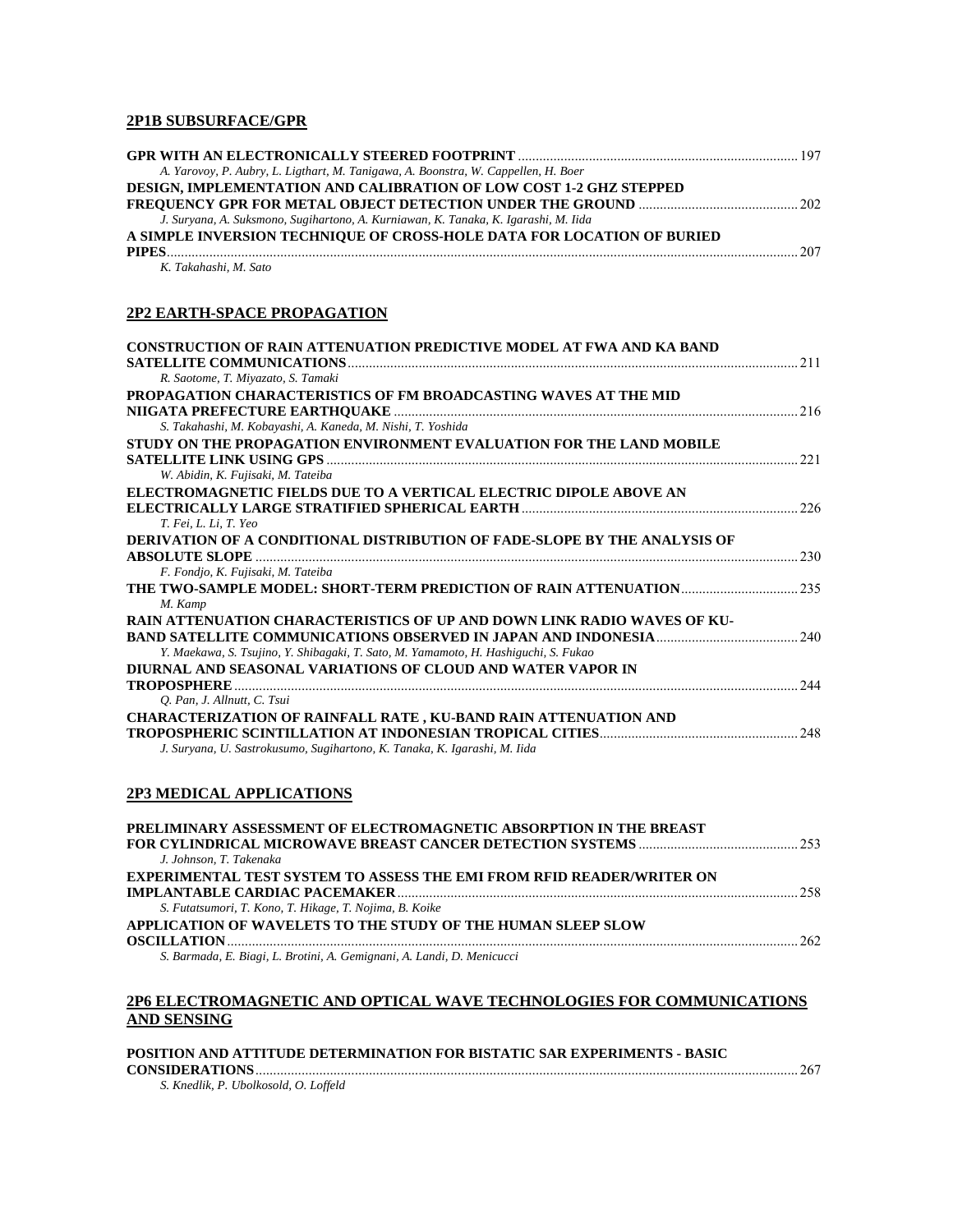| TRANSMISSION CHARACTERISTICS OF UART-CSMA/CD CONTROL NETWORK WITH                                                |     |
|------------------------------------------------------------------------------------------------------------------|-----|
| C. Ninagawa, K. Yokohama, F. Aoi, H. Otake, Y. Miyazaki                                                          |     |
| CODE RECOGNITION CHRACTERISTICS IN OPTICAL LABEL MATCHING WITH<br>N. Goto, Y. Miyazaki                           |     |
| THEORETICAL ANALYSIS OF PROPAGATION CHARACTERISTICS IN MEDIUM WAVES                                              |     |
| Y. Norimatsu, K. Ono, M. Matsunaga                                                                               |     |
| ELECTROMAGNETIC ANALYSIS OF CIRCULAR WAVEGUIDES FOR TERA HERTZ<br>Y. Miyazaki                                    |     |
| 3A2 WAVE SCATTERING, RANDOM MEDIA AND WIRELESS COMMUNICATIONS I                                                  |     |
| THE BISTATIC RADAR CROSS-SECTION OF A LARGE SIZE BODY EMBEDDED IN A<br>$\sim$ 292                                |     |
| Z. Meng, M. Tateiba                                                                                              |     |
| PROPERTIES OF METALLIC PHOTONIC BAND GAP PRISM AT MICROWAVE<br>S. Massaoudi, A. Lustrac, I. Huynen               |     |
| <b>3A3 PERIODIC STRUCTURES I</b>                                                                                 |     |
| ANALYSIS OF THIN SINUSOIDAL METALLIC GRATINGS IN CONICAL DIFFRACTION  302<br>H. Wakabayashi, J. Yamakita         |     |
| AN ANALYSIS OF THE TRANSFER MATRIX METHOD ON BAND STRUCTURE OF ONE<br>I. Tsai, J. Wu, T. Yang                    |     |
| <b>3A5 LIGHT MODULATION TECHNOLOGY</b>                                                                           |     |
| VARIABLE FREQUENCY SHIFTING OF A CONTINUOUS LIGHT WAVE BASED ON<br>S. Hisatake, T. Kobayashi                     |     |
| <b>3A6 SAR/POLARIMETRY</b>                                                                                       |     |
| MODIFIED RANGE MIGRATION ALGORITHM FOR AIRBORNE SQUINT MODE<br>SPOTLIGHT SAR DATA PROCESSING.<br>H. Shin, J. Lim | 317 |
| WEIGHTED SINGULARITY-SPREADING METHOD TO UNWRAP AIRBORNE<br>R. Yamaki, A. Hirose                                 |     |
| 3A7 NOVEL MATHEMATICAL METHODS IN ELECTROMAGNETICS I                                                             |     |
|                                                                                                                  |     |
| ADVANCES IN MATHEMATICAL METHODS FOR ELECTROMAGNETICS: NONLINEAR<br>Y. Shestopalov                               |     |
| F. Zhang, X. Du, D. Zhou, Z. Niu                                                                                 |     |
| RESONANT SCATTERING BY LAYERED DIELECTRIC STRUCTURE WITH WEAKLY<br>V. Yatsyk                                     |     |
|                                                                                                                  |     |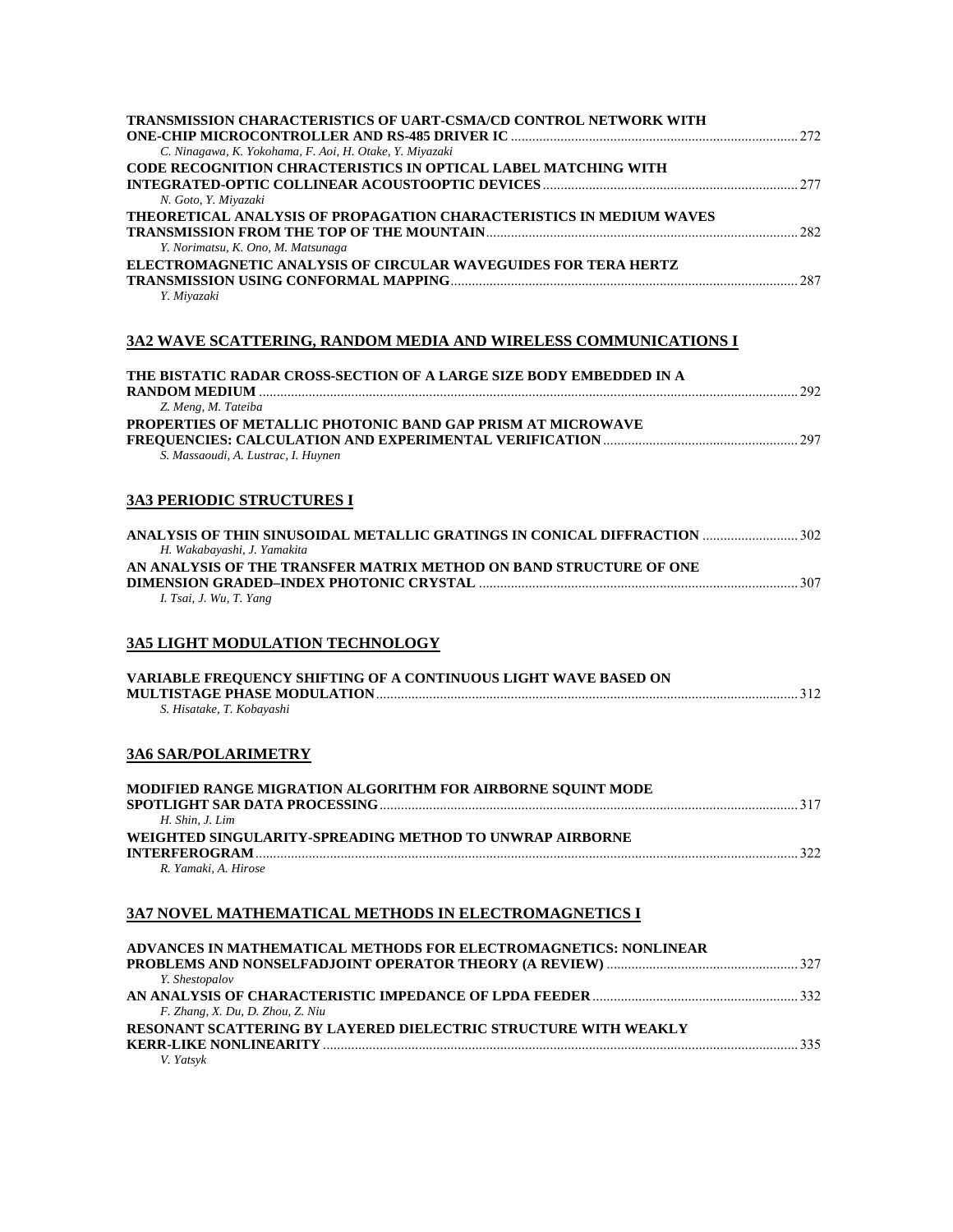# **3P1 MICROWAVE PHENOMENA ON SUPERCONDUCTORS II**

| R. Teranishi, N. Mori, K. Yamada, M. Mukaida, Y. Shingai, J. Matsuda, K. Nakaoka, T. Izumi, Y. Shiohara                        |     |
|--------------------------------------------------------------------------------------------------------------------------------|-----|
| <b>EFFECT OF 0-D ARTIFICIAL PINNING CENTERS ON SURFACE RESISTANCE OF ER123</b>                                                 |     |
| <b>FILMS</b>                                                                                                                   | 342 |
| M. Mukaida, A. Saito, R. Kita, T. Horide, K. Matsumoto, A. Ichinose, Y. Yoshida, S. Horii, R. Teranishi, K.<br>Yamada, N. Mori |     |
| <b>MICROWAVE ABSORPTION IN C-ORIENTED YBCO THIN FILM SUPERCONDUCTORS 346</b>                                                   |     |
| H. Zhu, A. Akiba, A. Kamiya, T. Endo, H. Yamasaki, K. Endo                                                                     |     |
| NUMERICAL AND EXPERIMENTAL INVESTIGATIONS OF A TROPICAL OUTDOOR UWB                                                            |     |
|                                                                                                                                | 351 |
| J. Suryana, A. Suksmono, Sugihartono, A. Kurniawan, K. Tanaka, K. Igarashi, M. Iida                                            |     |
| FREQUENCY EXTRAPOLATION IN TERRESTRIAL MICROWAVE PROPAGATION                                                                   |     |
| <b>SIMULATIONS</b>                                                                                                             | 356 |
| M. Grabner, V. Kvicera                                                                                                         |     |
| S. Sheikh                                                                                                                      | 360 |
| <b>CAVITY ANTENNA WITH PARTLY TRANSPARENT APERTURE FOR WIRELESS</b>                                                            |     |

| N. Voytovich, A. Ershov, N. Repin, A. Sokolov                            |  |
|--------------------------------------------------------------------------|--|
| <b>SOIL MULTI-SCALE ROUGHNESS PARAMETERS AND SOIL MOISTURE RETRIEVAL</b> |  |
|                                                                          |  |
| L. Farah, I. Farah, R. Bennaceur, Z. Belhadj, M. Boussema                |  |

# **3P3 PERIODIC STRUCTURES II**

| <b>RADIATION CHARACTERISTICS OF A FINITE PERIODIC SLOT ARRAY IN A PARALLEL</b> |     |
|--------------------------------------------------------------------------------|-----|
|                                                                                |     |
| K Nishimura                                                                    |     |
| <b>EXPERIMENTAL EVALUATION OF EM WAVE SUPPRESSIONS BY LATTICE ARRAY OF</b>     |     |
|                                                                                | 377 |
| A. Saito, T. Saito, K. Aizawa, H. Echigo                                       |     |

# **3P4 PLASMONIC NANOPHOTONICS II**

| DYNAMICS OF ENHANCE-TRANSMITTED LIGHT BEAM THROUGH SUB-WAVELENGTH |     |
|-------------------------------------------------------------------|-----|
|                                                                   | 382 |
| K. Chen, T. Tsai, J. Lai, J. Hong                                 |     |
|                                                                   |     |
| $I$ Liaw                                                          |     |
|                                                                   |     |

# **3P5 RECENT TRENDS ON MICROWAVE APPLICATION TECHNOLOGIES**

| FIVE-BAND MICROWAVE RADIOMETER SYSTEM FOR NON-INVASIVE MEASUREMENT     |  |
|------------------------------------------------------------------------|--|
| OF DEEP BRAIN TEMPERATURES IN NEWBORN INFANTS: FIRST PHANTOM           |  |
|                                                                        |  |
| T. Sugiura, S. Hoshino, Y. Sawayama, Y. Okita, H. Hirata, S. Mizushina |  |
| STUDY OF APPROPRIATE NUMBER OF RECEIVERS IN MICROWAVE RADIOMETRY       |  |
|                                                                        |  |
| Y. Sawayama, S. Hoshino, H. Hirata, Y. Okita, M. Kimura, T. Sugiura    |  |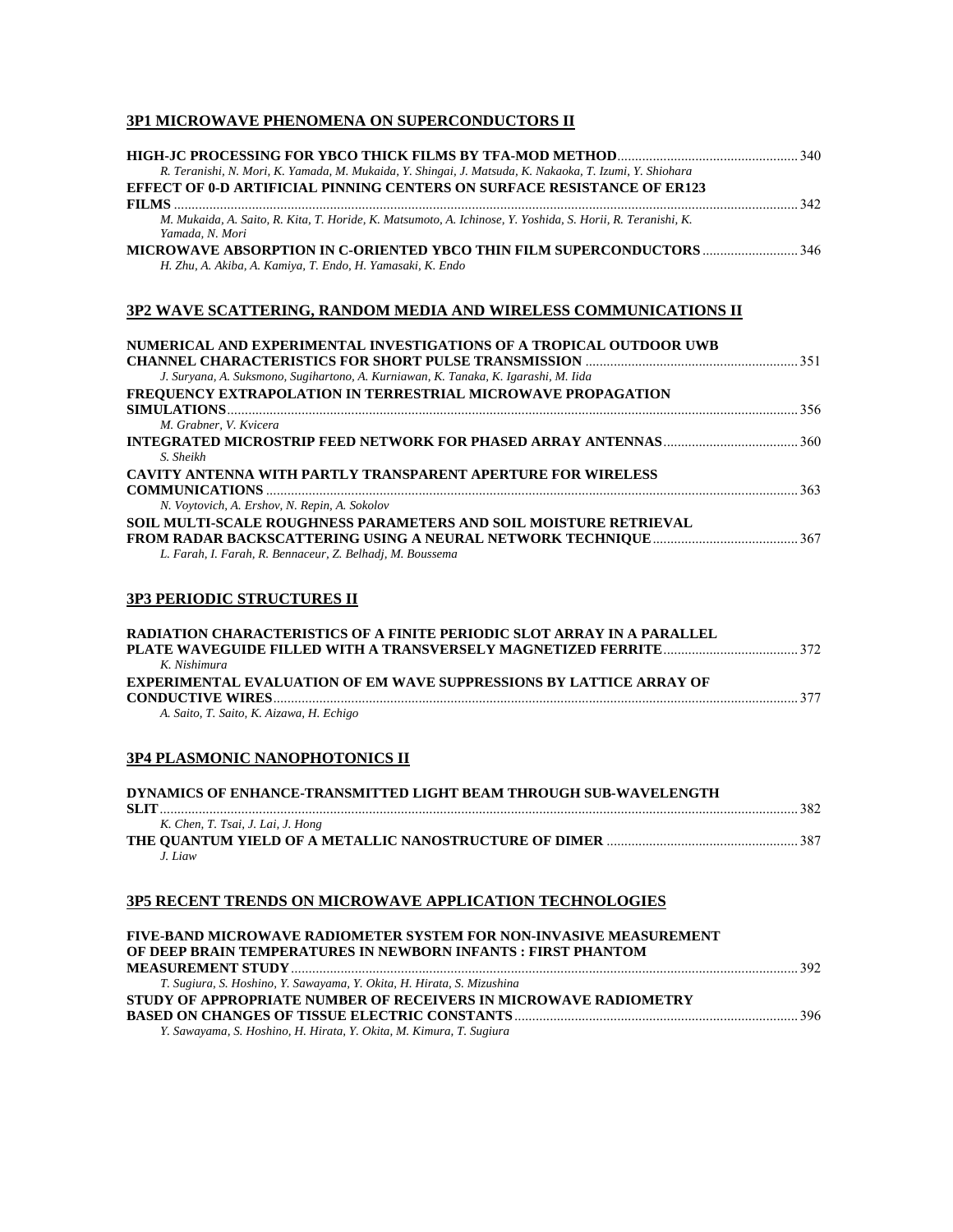# **3P6 METAMATERIAL APPLICATIONS IN EMC**

| EFFECT OF POROSITY ON MAGNETIC AND ELECTRIC PROPERTIES OF MG-ZN NANO-<br>B. Bammannavar, L. Naik, R. Pujar                                                                   |  |
|------------------------------------------------------------------------------------------------------------------------------------------------------------------------------|--|
| 3P7A NOVEL MATHEMATICAL METHODS IN ELECTROMAGNETICS II                                                                                                                       |  |
| AN EXPLORATION ABOUT POSSIBLY LEVITATING MAGNETS USING NONVERTICAL<br>J. Ho, W. Wang                                                                                         |  |
| Y. Hayashi                                                                                                                                                                   |  |
| 3P7B STATISTICAL ANALYSIS OF REMOTELY SENSED DATA                                                                                                                            |  |
| S. Hwang, S. Ishii, S. Sayama, M. Sekine                                                                                                                                     |  |
| AMPLITUDE STATISTICS OF SEA CLUTTER OBSERVED BY AN X-BAND RADAR<br>S. Sayama, S. Ishii, M. Sekine                                                                            |  |
| <b>3P8 POSTER</b>                                                                                                                                                            |  |
| BANDWIDTH ENHANCEMENT OF A MICROSTRIP ANTENNA WITH A LOADED CHIP-                                                                                                            |  |
| C. Huang, P. Chiu, C. Lin<br>C. Chuang, N. Chen                                                                                                                              |  |
| INVESTIGATION OF CPW-FED TRIANGULAR-RING SLOT ANTENNAS AND TRIANGULAR-<br>J. Chen, W. Chang                                                                                  |  |
| C. Huang, H. Lin, J. Wang                                                                                                                                                    |  |
| A MINIATURIZED MICROSTRIP DUAL-MODE FILTER FOR SPURIOUS SUPPRESSION  447<br>C. Wang, S. Chen, Z. Ker<br>DUAL PATCH BUTTERFLY SHAPE STACKED STRUCTURE WIDE BAND CP MICROSTRIP |  |
| H. Lien. H. Tsai<br>ALGORITHMIC SYSTEM FOR IDENTIFYING BIRD RADIO-ECHO AND PLOTTING RADAR                                                                                    |  |
| <b>ORNITHOLOGICAL CHARTS</b><br>L. Dinevich, Y. Leshem                                                                                                                       |  |
| RESONANT SCATTERING BY LAYERED DIELECTRIC STRUCTURE WITH WEAKLY<br>V. Yatsyk                                                                                                 |  |
| ANALYSIS OF CURRENT DENSITY DISTRIBUTION INDUCED BY ELF MAGNETIC FIELDS<br>UTILIZING FAST-MULTIPOLE SURFACE-CHARGE-SIMULATION METHOD FOR VOXEL                               |  |
| S. Hamada, T. Kobayashi<br>CAVITY ANTENNA WITH PARTLY TRANSPARENT APERTURE FOR WIRELESS                                                                                      |  |
| N. Voytovich, A. Ershov, N. Repin, A. Sokolov<br><b>IMPROVEMENT OF SURFACE RESISTANCE PROPERTY OF ERBA2CU3O7- FILMS WITH</b>                                                 |  |
| Y. Shingai, M. Mukaida, R. Teranishi, K. Yamada, N. Mori, A. Ichinose, R. Kita, S. Horii, Y. Yoshida, K.<br>Matsumoto, T. Abe, A. Saito                                      |  |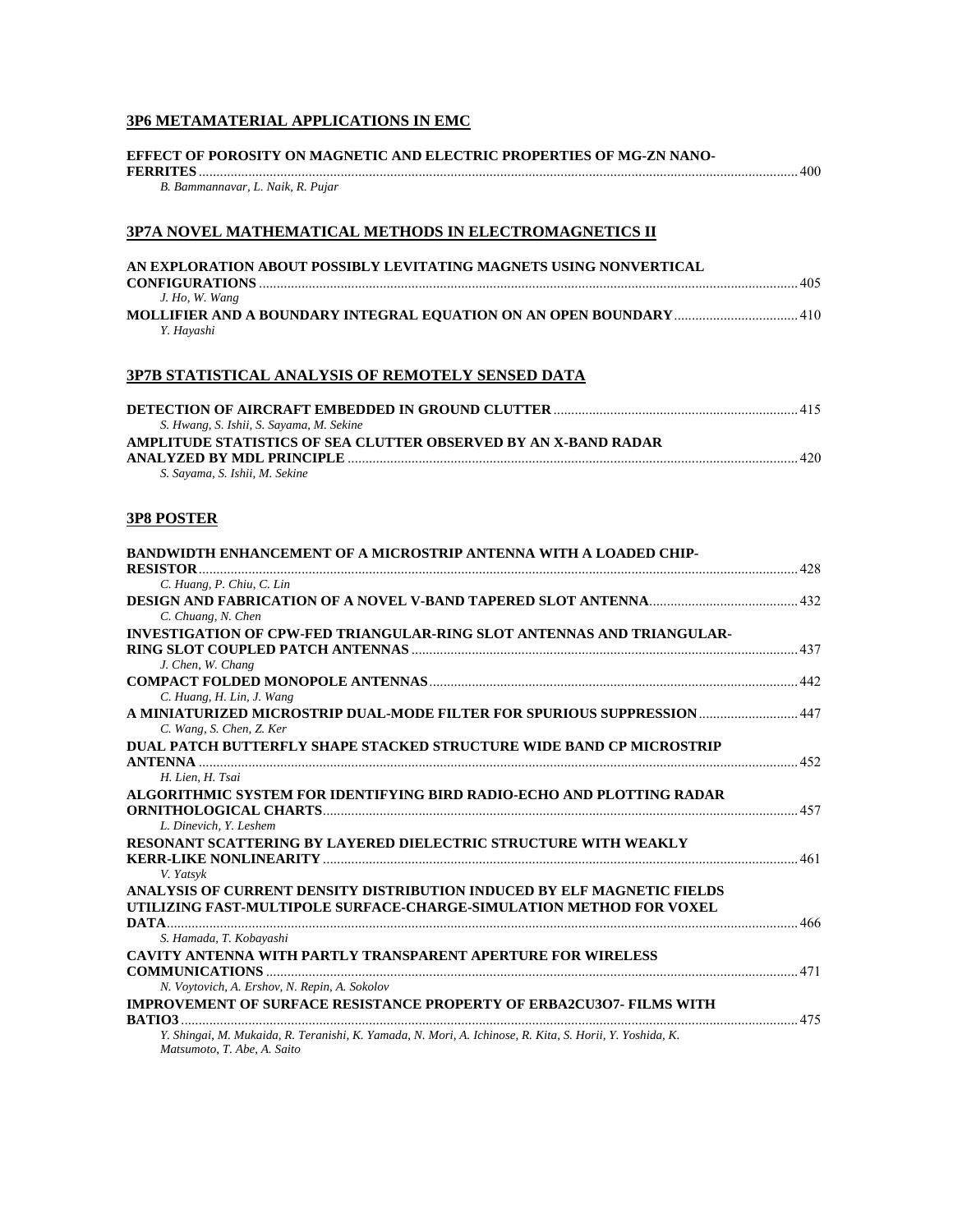# **4A1 NUMERICAL TECHNIQUES I**

| A LOW COST HYBRID FDTD ALGORITHM TO COMPUTE OPTICAL PROPAGATION IN<br><b>DISPERSIVE MEDIA</b>                                                  | . 477 |
|------------------------------------------------------------------------------------------------------------------------------------------------|-------|
| J. Cole, S. Banerjee                                                                                                                           |       |
| 4A2 INDUCED CURRENT IN A HUMAN BODY BY ELF/INTERMEDIATE ELECTRIC OR                                                                            |       |
| <b>MAGNETIC FIELDS</b>                                                                                                                         |       |
| ANALYSIS OF CURRENT DENSITY DISTRIBUTION INDUCED BY ELF MAGNETIC FIELDS<br>UTILIZING FAST-MULTIPOLE SURFACE-CHARGE-SIMULATION METHOD FOR VOXEL |       |
|                                                                                                                                                |       |
| S. Hamada, T. Kobayashi<br>ELECTRIC AND MAGNETIC FIELD DISTRIBUTIONS ALONG HIGH VOLTAGE POWER                                                  | .489  |
| Q. Pan, V. Kev                                                                                                                                 |       |
| <b>4A4 MICROWAVE MATERIALS FOR FUNCTIONAL DEVICES</b>                                                                                          |       |
| 2-10 GHZ-RANGE SURFACE ACOUSTIC WAVE FILTERS USING ZERO-TCF - SUPER HIGH                                                                       |       |
| K. Yamanouchi, Y. Satoh                                                                                                                        |       |
| <b>4A5 UXO/LANDMINE DETECTION</b>                                                                                                              |       |
| S. Masuyama, A. Hirose                                                                                                                         |       |
| TEST AND EVALUATION OF JAPANESE GPR-EMI DUAL SENSOR SYSTEMS AT                                                                                 |       |
| J. Ishikawa, M. Kiyota, N. Pavkovic, K. Furuta<br>REMOTE SENSING OF EXPLOSIVES IN A LANDMINE BY NUCLEAR QUADRUPOLE                             |       |
| G. Ota, H. Itozaki, J. Barras, K. Sakuta, M. Tachiki                                                                                           |       |
| HAND-HELD GPR MD SENSOR SYSTEM (ALIS) AND ITS EVALUATION TEST IN CROATIA  514<br>X. Feng, Q. Lu, T. Kobayashi, K. Takahashi, M. Sato           |       |
| <b>4A6 BASIC AND APPLIED CONCEPTS OF ELECTROMAGNETIC VECTOR IMAGING:</b>                                                                       |       |
| POLARIMETRY IN RADAR AND SAR REMOTE SENSING                                                                                                    |       |
| J. Lee, E. Krogager, T. Ainsworth, W. Boerner                                                                                                  |       |
| IMPLEMENTATION OF DIFFERENTIAL REPEAT-PASS SAR INTERFEROMETRY FOR (I)                                                                          |       |
| THE SEARCH FOR EARTHQUAKE PRECURSORY LAND-COVER DEFORMATION IN<br>TAIWAN IN COORDINATION WITH THE INTEGRATED SEARCH FOR TAIWANESE              |       |
| <b>EARTHQUAKE PRECURSORS ISTEP' TAIWANESE PROGRAM FOR PROMOTING</b>                                                                            |       |
| RESEARCH EXCELLENCE; AND (II) THE ASSESSMENT OF LAND-COVER SUBSIDENCE BY                                                                       |       |
| GROUND-WATER WITHDRAWAL AND/OR SEA-WATER INFUSION BY COASTAL EROSION  523<br>C. Wang, W. Boerner                                               |       |
| HOW INFRASONIC IMAGING, HF-SURFACE RADAR & HF-OTHR AND GPS TECHNOLOGY                                                                          |       |
| CAN FAVORABLY BE IMPLEMENTED FOR DETECTING THE ON-SET OF TSUNAMIS AND                                                                          |       |
| W. Boerner                                                                                                                                     |       |
|                                                                                                                                                |       |
| W. Boerner<br>MICROWAVE RADIOMETRY TECHNOLOGY FOR THE NATURE-SOCIETY SYSTEM                                                                    |       |
| V. Krapivin, F. Mkrtchyan                                                                                                                      |       |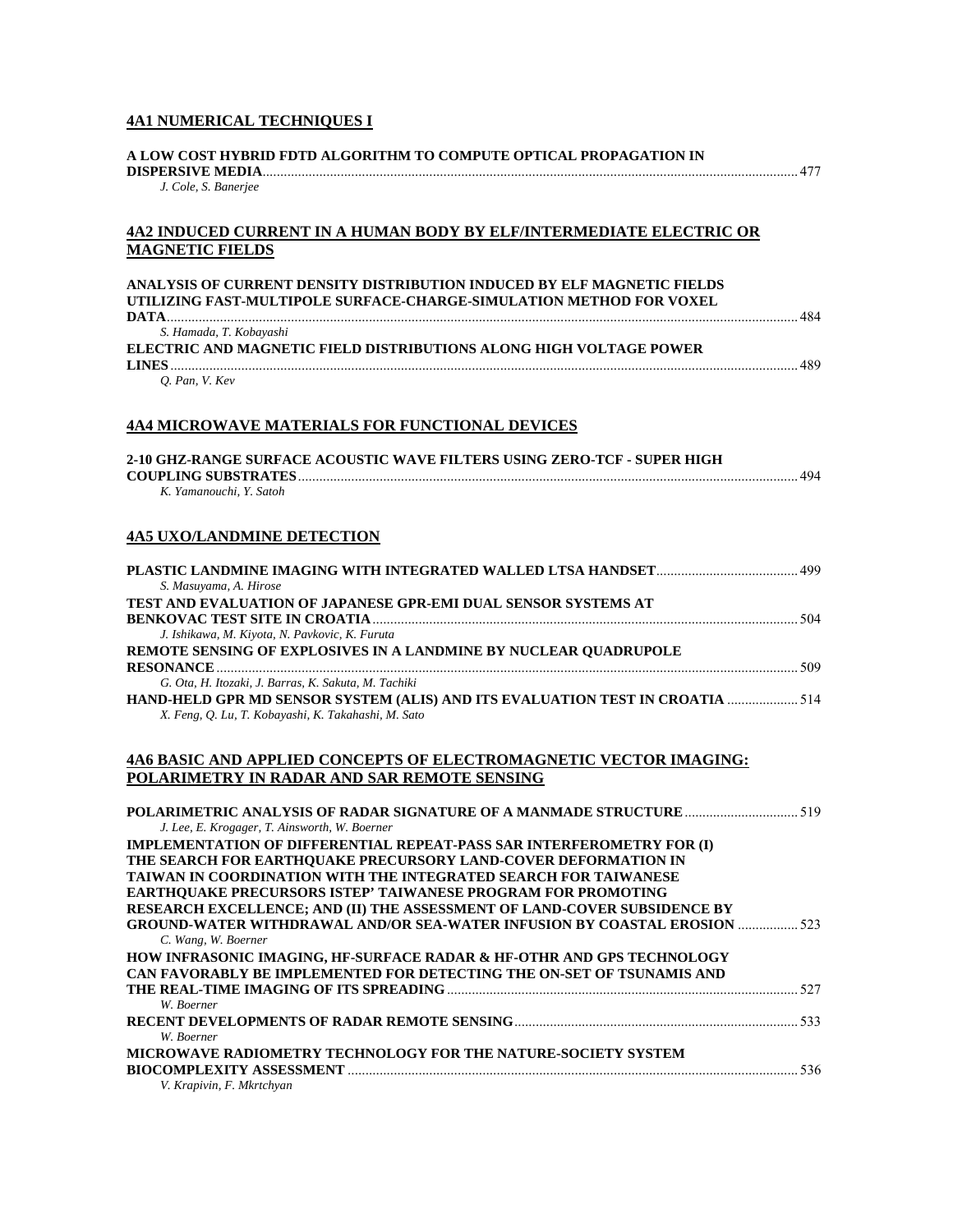| AN ADAPTIVE POLIARIZATION OPTICS TECHNOLOGY FOR ECOLOGICAL                                                                                             |     |
|--------------------------------------------------------------------------------------------------------------------------------------------------------|-----|
| F. Mkrtchyan, V. Krapivin, V. Kovalev, V. Klimov, S. Golovachev                                                                                        |     |
| <u>4A7 HIGH FREQUENCY MICROMACHINED CIRCUITS</u>                                                                                                       |     |
| AMPLITUDE MODULATION USING INJECTION LOCKING OSCILLATOR UNDER STRONG                                                                                   |     |
| C. Thongsopa, A. Intarapanich, C. Saetiaw                                                                                                              |     |
| 4A8 ESD AND TRANSIENTS                                                                                                                                 |     |
| WIDEBAND MEASUREMENT OF VOLTAGE AND CURRENT RISE TIME DUE TO MICRO<br><b>GAP DISCHARGE AS LOW VOLTAGE ESD USING THE 12 GHZ EXPERIMENTAL SYSTEM</b> 550 |     |
| K. Kawamata, S. Minegishi, A. Haga, O. Fujiwara<br>EFFECTS OF THE NON-LINEAR HEATING OF THE IONOSPHERE DUE TO LIGHTNING                                |     |
| S. De, S. Adhikari, M. De, A. Guha, B. De                                                                                                              |     |
| 4P1 NUMERICAL TECHNIQUES II                                                                                                                            |     |
| COMBINED RWG-ORTHOGONAL POLYNOMIAL EXPANSION FOR MOM ANALYSIS OF                                                                                       |     |
| A. Saeedfar, H. Sato, K. Sawaya<br>HYBRID NUMERICAL SIMULATION OF ELECTROSTATIC FORCE MICROSCOPES IN 3D<br>U. Bala, M. Greiff, W. Mathis               |     |
| RAY-TRACING ACCELERATION TECHNIQUES TO COMPUTE DIFFRACTION AND<br>DOUBLE AND TRIPLE EFFECTS IN RCS PREDICTION METHODS BASED ON PHYSICAL                |     |
| L. Lozano, F. Adana, M. Catedra                                                                                                                        |     |
| 4P2 ELECTROMAGNETIC MODELING AND INVERSION AND APPLICATIONS                                                                                            |     |
| MICROWAVE SURFACE IMPEDANCE OF A NEARLY FERROELECTRIC                                                                                                  |     |
| C. Wu, C. Fu, T. Yang                                                                                                                                  |     |
| C. Wu, S. Gwo<br>A MODEL OF POROUS MEDIUM MAGNETO-HYDRO-DYNAMICS AND ITS INVERSE                                                                       |     |
| <b>PROBLEM</b><br>Y. Guo, Z. Guo                                                                                                                       | 585 |
| 4P3 UWB ANTENNAS FOR RADAR AND TELECOMMUNICATION                                                                                                       |     |
| AN OMNIDIRECTIONAL UWB PRINTED DIPOLE ANTENNA WITH SMALL WAVEFORM                                                                                      |     |
| M. Ameya, M. Yamamoto, T. Nojima<br>TIME DOMAIN CHARACTERIZATION OF 1-2 GHZ CIRCULAR END BOWTIE ANTENNA                                                |     |
| J. Suryana, A. Suksmono, Sugihartono, A. Kurniawan, K. Tanaka, K. Igarashi, M. Iida                                                                    |     |
| A. Lestari, A. Yarovoy, L. Ligthart, E. Rahardjo                                                                                                       |     |
| N. Soltani, M. Asgari, F. Kashani                                                                                                                      |     |
| TRANSMIT AND RECEIVE TIMING CONTROL IN LOS MIMO-UWB ENVIRONMENTS  605                                                                                  |     |

*M. Takanashi, T. Nishimura, Y. Ogawa, T. Ohgane*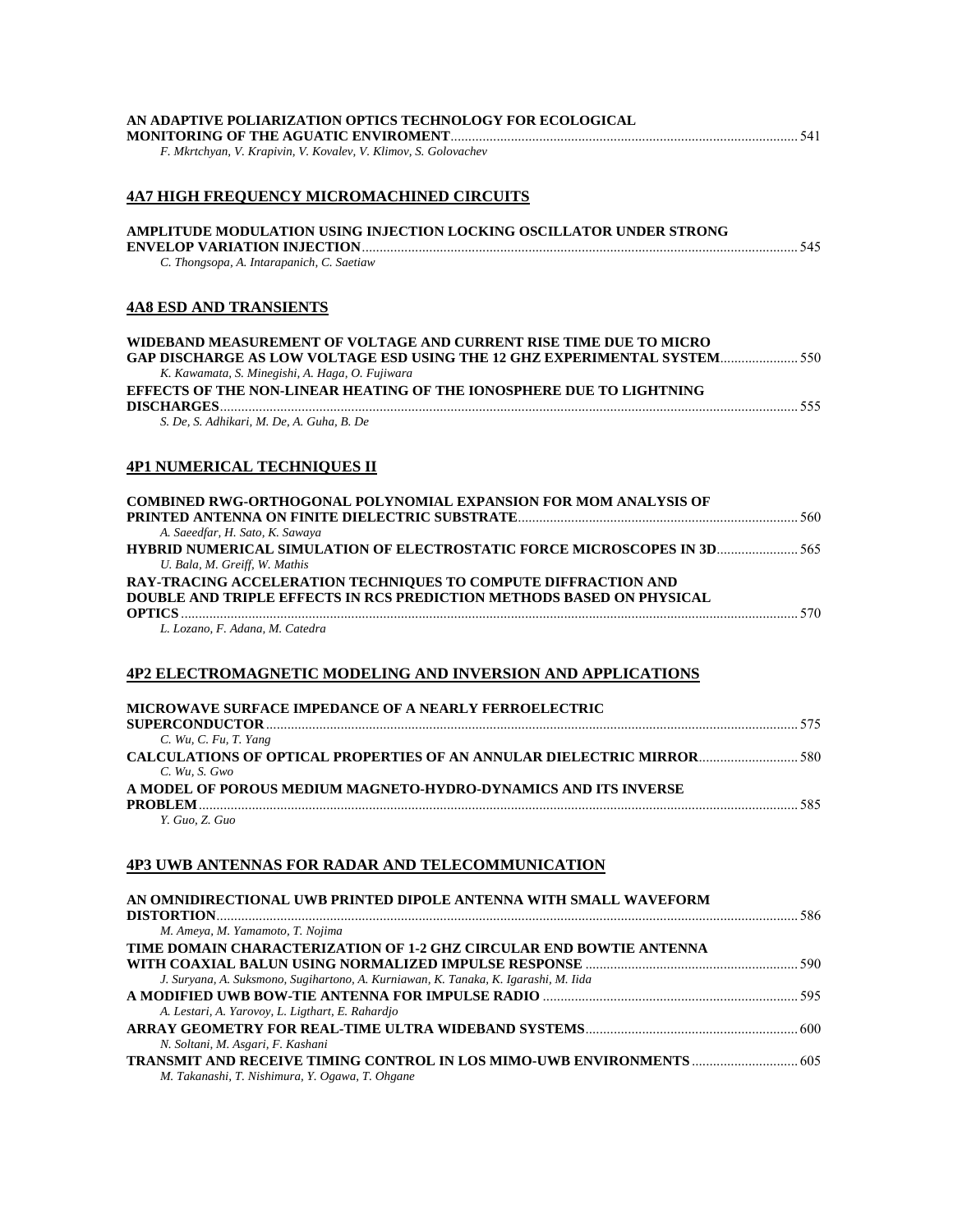#### **4P4 REMOTE SENSING OF OCEAN/FORESTS**

# **4P6 ELECTROMAGNETIC FIELDS OF NANOMETER ELECTROMAGNETIC WAVES AND X-RAY**

| M. Kamada, K. Takahashi, J. Azuma, T. Tanaka, H. Ogawa                      |      |
|-----------------------------------------------------------------------------|------|
| ELECTROMAGNETIC CHARACTERISTICS OF GRID STRUCTURES FOR SCATTERING           |      |
|                                                                             | 640  |
| Y. Miyazaki                                                                 |      |
| FDTD PARALLEL COMPUTING OF FUNDAMENTAL SCATTERING AND ATTENUATION           |      |
|                                                                             | 645  |
| K. Takahashi, Y. Miyazaki, N. Goto                                          |      |
| STRUCTURE DEPENDENT MAGNETIC AND ELECTRICAL PROPERTIES OF SOME NANO         |      |
| <b>FERRITES</b>                                                             | 650  |
| P. Kulkarni, V. Bote, S. Mane, R. Pujar                                     |      |
|                                                                             |      |
| D. Bajalan                                                                  |      |
| <b>MAGNETIC NANOSTRUCTURE HYSTERESIS LOOP CALCULATION FOR MODIFIED THIN</b> |      |
| FILM MULTI-LAYER BY ION IRRADIATION.                                        | -660 |
| D. Bajalan                                                                  |      |
| INNOVATION USE OF NANO TECHNOLOGY IN MAGNETIC STORAGE DEVICES AND           |      |
| <b>NANO COMPUTERS</b>                                                       | 664  |
| D. Bajalan, J. Aziz                                                         |      |
|                                                                             |      |

#### **4P7 NOVEL MATHEMATICAL METHODS IN ELECTROMAGNETICS III**

| <b>INTERPOLATING WAVELETS ON THE INTERVAL FOR TIME-DOMAIN</b>             |      |
|---------------------------------------------------------------------------|------|
|                                                                           | -668 |
| C. Represa, J. Munoz, S. Amat                                             |      |
| <b>COMPUTATION OF THE SCATTERING OF ARBITRARY SHAPE BODIES MODELED BY</b> |      |
|                                                                           |      |
| I. Gonzalez, O. Gutierrez, F. Adana, M. Catedra                           |      |
| STATISTICAL REPRESENTATIVE VOLUME ELEMENT FOR PREDICTING THE              |      |
|                                                                           |      |
| D. Jeulin, M. Moreaud                                                     |      |
|                                                                           |      |

#### **4P8 MICROSTRIP AND PRINTED ANTENNAS**

| 683. سيستنسببيسيسيسيسيسية RIGHT ANGLE-SHAPED SLOT ANTENNA FOR IEEE 802.11B/G/J APPLICATIONS |  |
|---------------------------------------------------------------------------------------------|--|
| P. Rakluea, T. Wakabayashi, P. Wiriyacosol, N. Anantrasirichai                              |  |